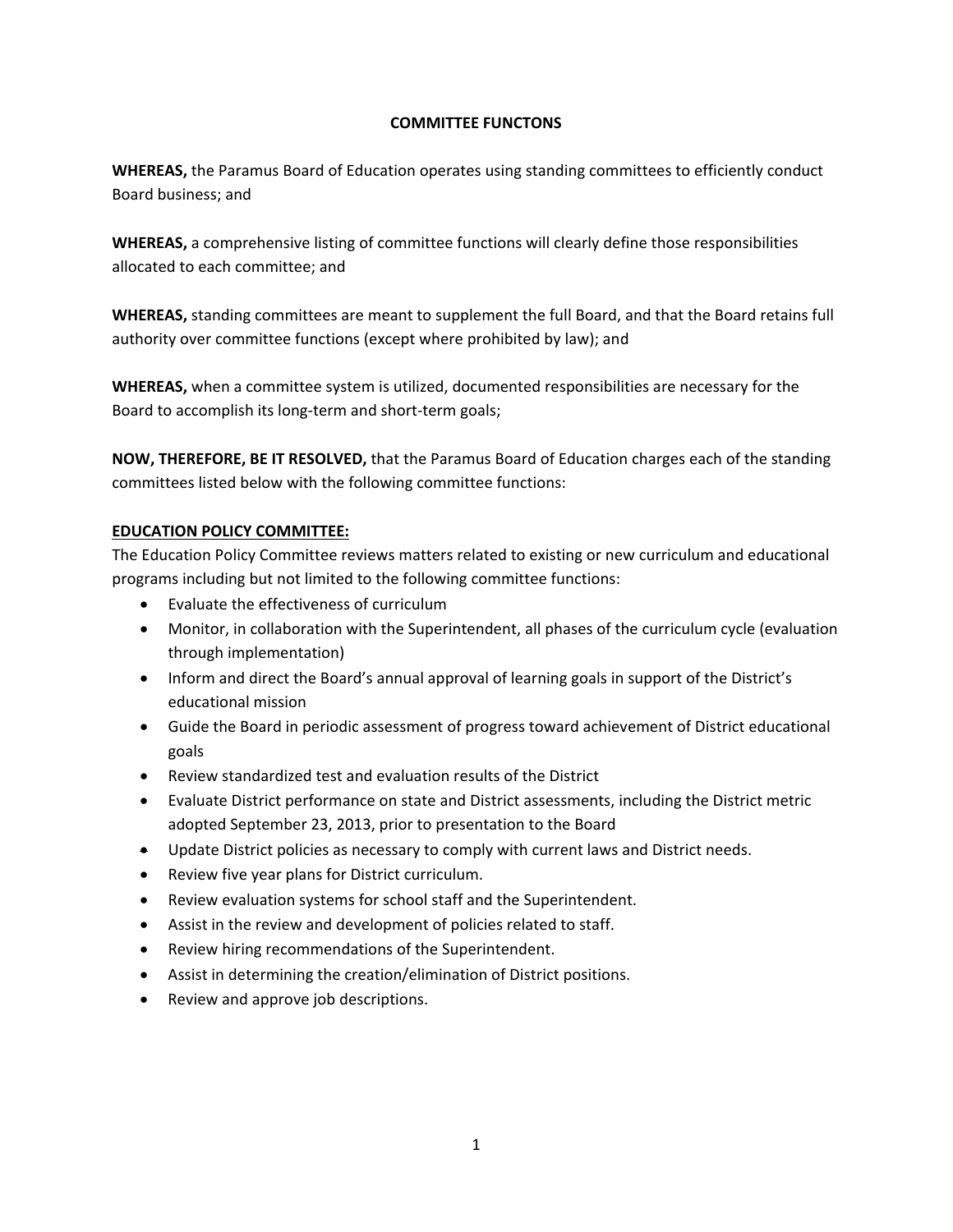### **FINANCE AND BUDGET COMMITTEE:**

The Finance and Budget Committee works with the Business Administrator and Superintendent with regard to District finances including but not limited to the followingcommittee functions:

- Review month monthly financial reports and financial action
- Review and monitor issues related to the school District budget
- Recommend adjustments and modifications to the District's budget
- Review appropriate contracts and discusses projects to meet the District's goals
- Meet with the District's auditor prior to submission of the audit to the Board
- Review and monitor the District's three year financial plan.
- Review hiring recommendations of the Superintendent.
- Assist in determining the creation/elimination of District positions.
- Review and approve job descriptions.

# **FACILITIES, TRANSPORTATION AND SECURITY COMMITTEE (formerly "Insurance, Buildings & Grounds, Transportation and Security"):**

The Facilities, Transportation & Security Committee works with the Business Administrator and the Superintendent on the physical operating systems and structures of the school District including but not limited to the followingcommittee functions:

- Review the current and future needs of the District facilities and properties to deliver on curriculum, extracurricular and athletic needs
- Ensure student, staff and visitor safety through a rigorous, continuous review of safety and security measures for all District facilities and properties
- Report on the budgetary impact of improvements
- Recommend, with input from administration, long and short terms uses and facility improvement plans that are in the best interest of the District
- Propose policies to promote safe, economical and expeditious transportation of students as required by law and/or permitted by Board policies and regulations
- Make recommendations to the Board on approval or denial of parent/guardian on bus transportation assignments
- Review general & professional liability and other property related insurance policies
- Review five year plans for facilities and security.
- Review hiring recommendations of the Superintendent.
- Assist in determining the creation/elimination of District positions.
- Review and approve job descriptions.

### **NEGOTIATIONS COMMITTEE:**

The Employee Relations Committee works on issues related to District personnel including but not limited to the followingcommittee functions:

• Work with the Business Administrator, the Superintendent and the Board Attorney to oversee the negotiation of contracts with District personnel.